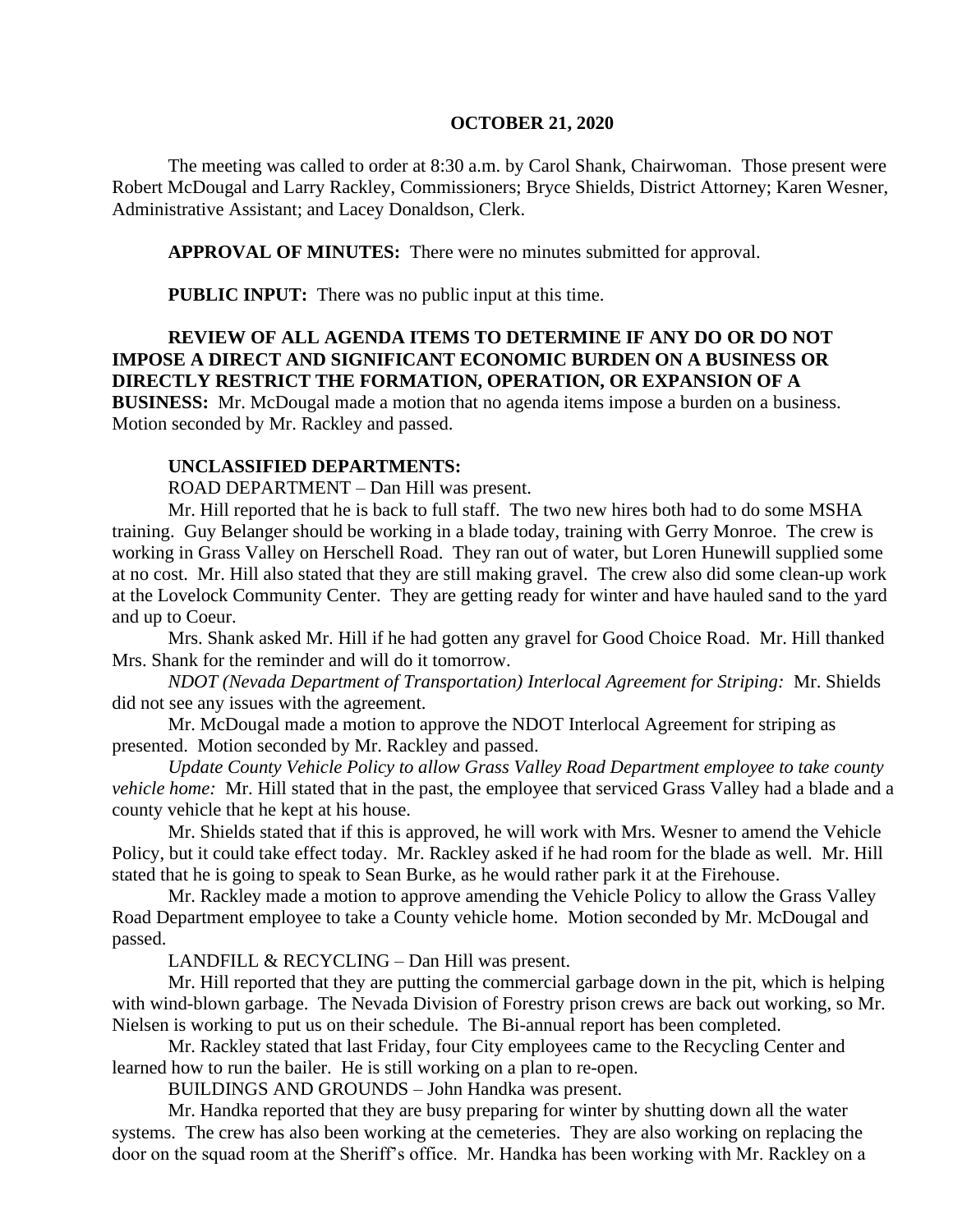plan to re-open the Senior Center. He will be ordering cubicles to allow for six people to eat at one table, but be partitioned off from each other. Mr. Rackley stated that he has spoken to two individuals at the State Health Department. They are ok with our plan and have referred Mr. Rackley to speak with the County's Health Officer. The re-opening plan will be put on the next agenda for Commission approval.

*Automatic doors for lower level entry door at the Courthouse in the amount of \$3,900.00:* Mr. Rackley asked about the funding. Mr. Handka stated that he has been working with Mrs. Childs. Mrs. Childs suggested that it come out of the Building Fund, Emergency Commission Approval line item.

Mr. McDougal made a motion to approve the purchase of automatic doors for the lower level entry at the Courthouse in the amount of \$3,900.00. Motion seconded by Mr. Rackley and passed.

*Review of proposals for roofing, siding/stucco, and windows for Imlay House; Award contract and approval to proceed:* Quotes were received from DeBell Home Improvement Center and Reno Vation. It was noted that there is \$50,000 budgeted in Capital Improvements for this project.

Mr. McDougal made a motion to accept the bid from Reno Vation in the amount of \$42,712.00, which includes replacing the windows, stuccoing the house, and installing a new roof. Motion seconded by Mr. Rackley and passed.

SAFETY/CHN/CEMETERY – Cheryl Haas was present.

Ms. Haas reported that they will be giving flu vaccines to Homebound clients today. She has been talking with the Senior Center, as UNR will be putting on another free clinic and there are numerous seniors needing the second pneumonia vaccine. Ms. Haas is also working with the School District on any vaccines needed for students.

Ms. Haas is working with Spatial Generations on the GIS for the cemeteries. She has been closing out quite a few outstanding accounts. She is also working on re-writing the curbing policies. The Unionville Cemetery has been surveyed. Ms. Haas has been out there and walked the area. Dan Hill has offered to look at it as well and give Ms. Haas a recommendation on where to start the new plots.

Ms. Haas spoke about the Safety Department. She is working with POOL/PACT to schedule the CPR and AED classes. POOL/PACT is only allowing 12 people per class. Currently, there are classes scheduled for November  $23^{\text{rd}}$ ,  $24^{\text{th}}$ , and  $25^{\text{th}}$ , but another may need to be added.

Mr. McDougal asked about current COVID #s. Ms. Haas stated that they haven't been receiving updates from Dr. VanGuilder. The last she heard Pershing County was at 21. Mr. Rackley stated that we are at 24.

Mr. Rackley asked about a wall for cremations. Ms. Haas stated that they have been looking into different ideas for cremations and to beautify the cemetery. Mr. Rackley thought another wall near the plaques would be a good spot.

LEPC – Mr. Rackley stated that they have a meeting today and a live drill this Saturday.

IT DEPARTMENT – Justin Abbott was present.

Mr. Abbott has returned from his vacation and will be catching up on help tickets.

ECONOMIC DEVELOPMENT – Heidi Lusby-Angvick was present.

Mrs. Lusby-Angvick was also on vacation last week, but did do some work from home. She will be participating in the National Association of Development Organizations (NADO) annual conference, which is being held virtually. Because of our Brownfield program, Mrs. Lusby-Angvick and Dawn Vetter were asked to speak. Their topic will be Innovative Approaches to Public Engagement and will focus on the success of the virtual walking tour of downtown Lovelock.

*Brownfield grant project update:* Mrs. Lusby-Angvick stated that they will be holding the next session of public engagement workshops. These workshops will focus on the major stakeholders of Main Street and the downtown corridor. They will be taking the results of the virtual tour and creating an initiative and action plan.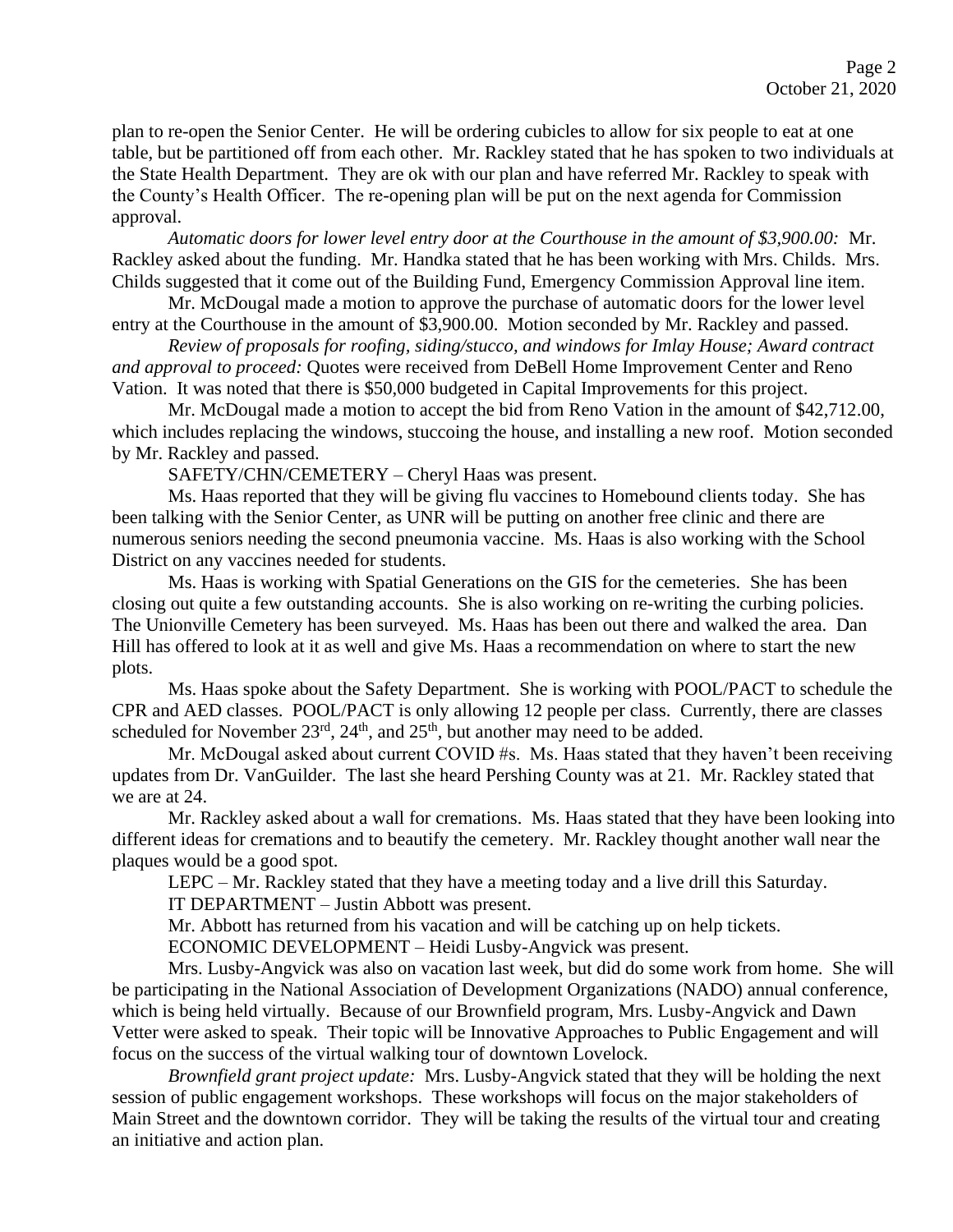Mrs. Lusby-Angvick also reported that she, Mrs. Shank and Mayor Giles will be traveling to Winnemucca next Tuesday to meet with the project manager for West Coast Salmon. Representatives from Humboldt County and the City of Winnemucca will also be present.

*Approval to proceed with a proposal to participate in and join with the City of Lovelock, Humboldt County and the City of Winnemucca to form a new regional development authority:* Mrs. Lusby-Angvick explained that PCEDA would like to move on from Northeastern Nevada Regional Development Authority, which we joined when Highway 95 dissolved. Mrs. Lusby-Angvick has already been working closely with Humboldt County and the City of Winnemucca on various projects. We would not be able to end our relationship with NNRDA until the end of the Fiscal Year. Mrs. Lusby-Angvick stated that they are looking at \$50,000 from each County to start the new development authority and would be keeping things lean. I-80 Nevada Economic Development Authority is the name they are looking at. They would need to have most of the groundwork done by March, so they can hit the ground running in July. We also need to provide notice as soon as possible to NNRDA.

Mr. McDougal added that he was on the last call where this was discussed. GOED (Governor's Office of Economic Development) is supportive. Mr. McDougal wanted it to be clear that there are no hard feelings with NNRDA, and they have been very helpful.

Mr. McDougal made a motion to proceed with the proposal to participate in a new regional development authority with the City of Lovelock, Humboldt County and the City of Winnemucca. Motion seconded Mr. Rackley and passed.

Mrs. Lusby-Angvick stated that PCEDA did recommend moving forward and the City made a motion to proceed at their meeting last night.

Mrs. Lusby-Angvick also spoke about the COVID Relief PETS Grant for Small Businesses. \$20 million dollars was made available and they received requests for \$59 million within the first ½ hour.

## **ELECTED DEPARTMENTS:**

LACEY DONALDSON, CLERK-TREASURER – Mrs. Donaldson reported that with mail ballots going out September 30<sup>th</sup>, the office has been primarily focused on the Election all month. As of this morning, turnout is at just over 25% with 277 voting early and 527 mail-in ballots returned. Early Voting will continue throughout the week, this Saturday and end on October 30<sup>th</sup>.

*Approval of corrections/changes to the tax Roll:* Mrs. Donaldson stated that Devnet still hasn't completed the Corrections Module. With the Election, she hasn't been pushing them, but will make it a priority once the election is finalized.

### **COEUR ROCHESTER MINE:** GREG ROBINSON, UPDATE ON THE COEUR

ROCHESTER MINE AND CONSTRUCTION PROGRESS – Mr. Robinson gave a presentation about Coeur's expansion plans. This project expands the mine life approximately 15 years and sets it up for future development after that. He also spoke about their COVID response. During construction, the number of employees will double. They have banned car-pooling and are monitoring symptoms. Construction started in August and they are projected to spend \$35 million this year. A lot of that expense is engineering costs. They are building a road between Rochester and Limerick Canyon. Next year they are projected to spend \$200 million. It was noted that all contract employees are currently being bused to the mine. Coeur is constructing a parking lot at the southside of Lovelock and will also have a parking lot in Winnemucca. The goal is to start bussing all employees the first quarter of next year and continue at least through construction.

Mr. Robinson also spoke about the site access from the Unionville turnoff area. There is currently a security trailer stationed there, which is manned during the weekday. It will eventually be a 24/7 manned security gate. Everyone that comes in will be temperature screened and go through the site hazard training. It was noted that hunters/locals will still be allowed through. Mr. Robinson stated that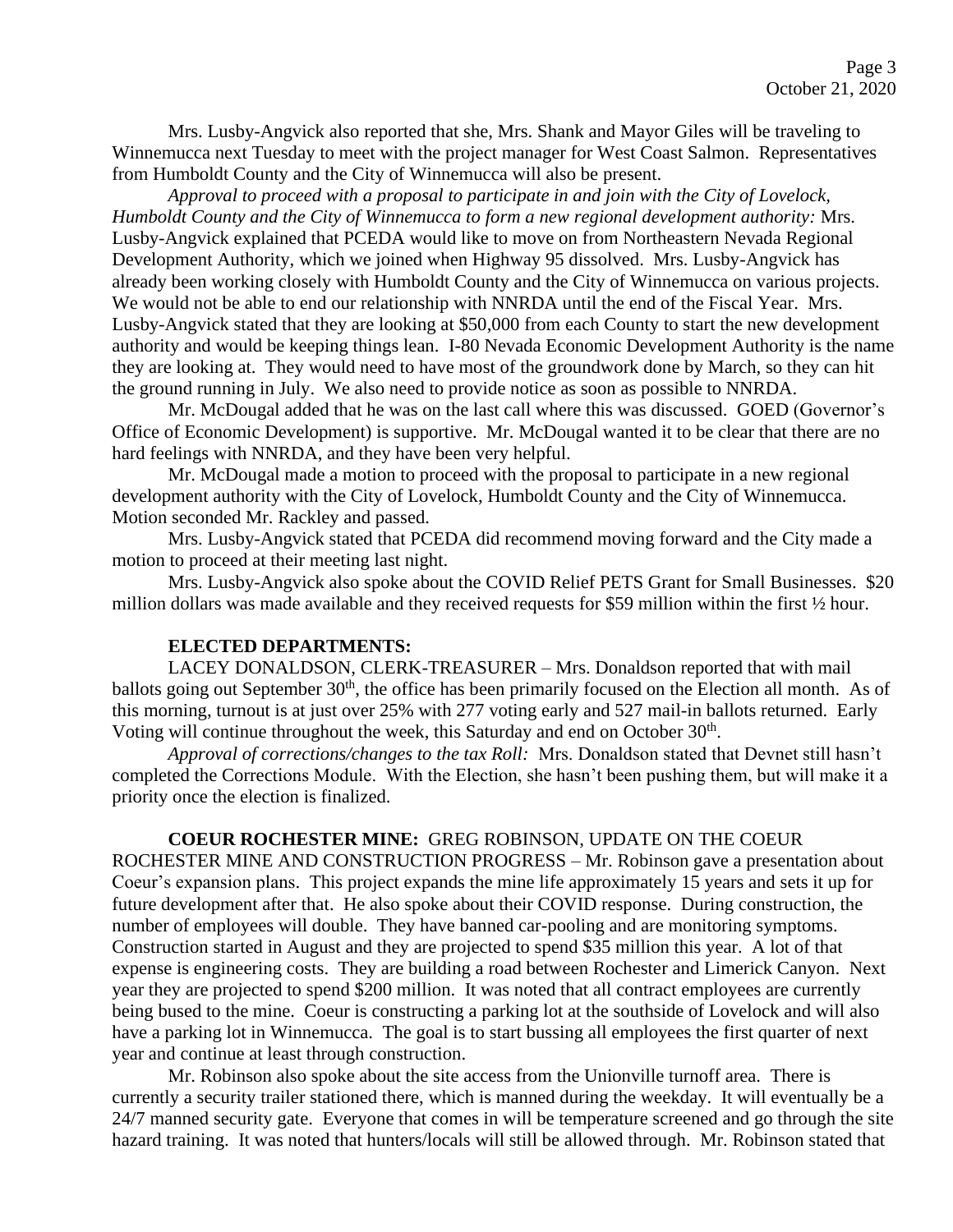construction will peak in 2021, with operations up and running by 2022. Mr. Shields stated that he heard there would be a man-camp. Mr. Robinson stated that is not true.

Terri West, Coeur's Nevada Permitting Manager, also spoke. Ms. West thanked the Board for their support and the BLM for approving the permits. Ms. West stated that Coeur is the largest Silver Mine in Nevada. She spoke about the various uses for silver and how it fits into the supply chain. Since 1991, Coeur has received approximately 15 awards, recognitions, and proclamations in areas of reclamation, wildlife habitat enhancement, conservation measures, cultural resource protections and operational efficiencies. Ms. West also spoke about their community partnerships and outreach. They provide jobs and tax revenue, and their employees volunteer in their communities. In 2020, Coeur gave out 11 scholarships to High School seniors in Pershing County, 1 in Churchill County and 9 in Humboldt County. Coeur has also purchased animals at the local 4-H livestock shows and provided donations for various events. They recently partnered with Great Basin College for a workforce training program. Ms. West stated that Coeur was also able to obtain supplies of PPE (Personal Protective Equipment) and get them into the community when they were at such short supply and they also made a donation to the Northern Nevada Food Bank.

Mr. McDougal stated that he is also on the Recreation Board. The community swimming pool had several issues this last season and was unable to stay open. We will be looking at options to replace the pool and will need help from the community.

### **ELECTED DEPARTMENTS, CONT.D:**

RENE CHILDS, RECORDER-AUDITOR – Mrs. Childs stated that the Recording side has been extremely busy with annual mining claims and certifications. Yesterday they received the second hard drive from US Imaging, Stage II, to review. Once completed they will have everything imaged from 1919 forward. It was noted that timecards need to be turned in this Friday due to the Nevada Day Holiday next Friday. Pay day will be Thursday, November 29<sup>th</sup>. Mrs. Hemp and Mrs. Snodgrass have both been working over-time. Mrs. Childs stated that today's Accounts Payable will be over \$1 million. They have also been working on the conversion of Fixed Assets.

*Review of Accounting Rules for purchasing and use of County Credit Cards:* Mrs. Childs stated that the receipts being turned in has gotten better, but they have seen an increase in expenditures with sales tax. The County does not pay sales tax, so Department Heads are being asked for personal checks. Mrs. Childs stated that Department Heads need to use our Tax Exempt letter and set payments up correctly instead of making up the difference personally.

Mrs. Childs also reported that they have been sending Eide Bailly a lot of scanned information they have requested for the audit. They should be back within the next few months to finish up.

LAUREEN BASSO-CERINI, ASSESSOR – *DMV Performance Review:* Ms. Basso-Cerini gave the Board a copy of the Review, which was favorable.

*Approval of Log Changes to the Secured Tax Roll pursuant to NRS 361.310:* The Board acknowledged the changes to the Secured Tax Roll.

*Request input from the Commission on Workshop held on 10/7/20 on funding of GIS/Pictometry if funding is not available in the Assessor's Tech Fee Fund:* Ms. Basso-Cerini stated that she wasn't given any feedback from the workshop that was held and was wondering where things stand. Ms. Basso-Cerini explained what direction she will be going without funding help. Pictometry is her priority.

The Board agreed to assist with funding, but needs to know a dollar amount and where it can be taken from.

Ms. Basso-Cerini stated that Pershing County has a more robust GIS system than most rural counties, which she does not need to complete the requirements of the Assessor's office. Mr. Shields stated that his office does rely on the GIS system quite heavily and retracted some of his comments regarding his office helping with funding.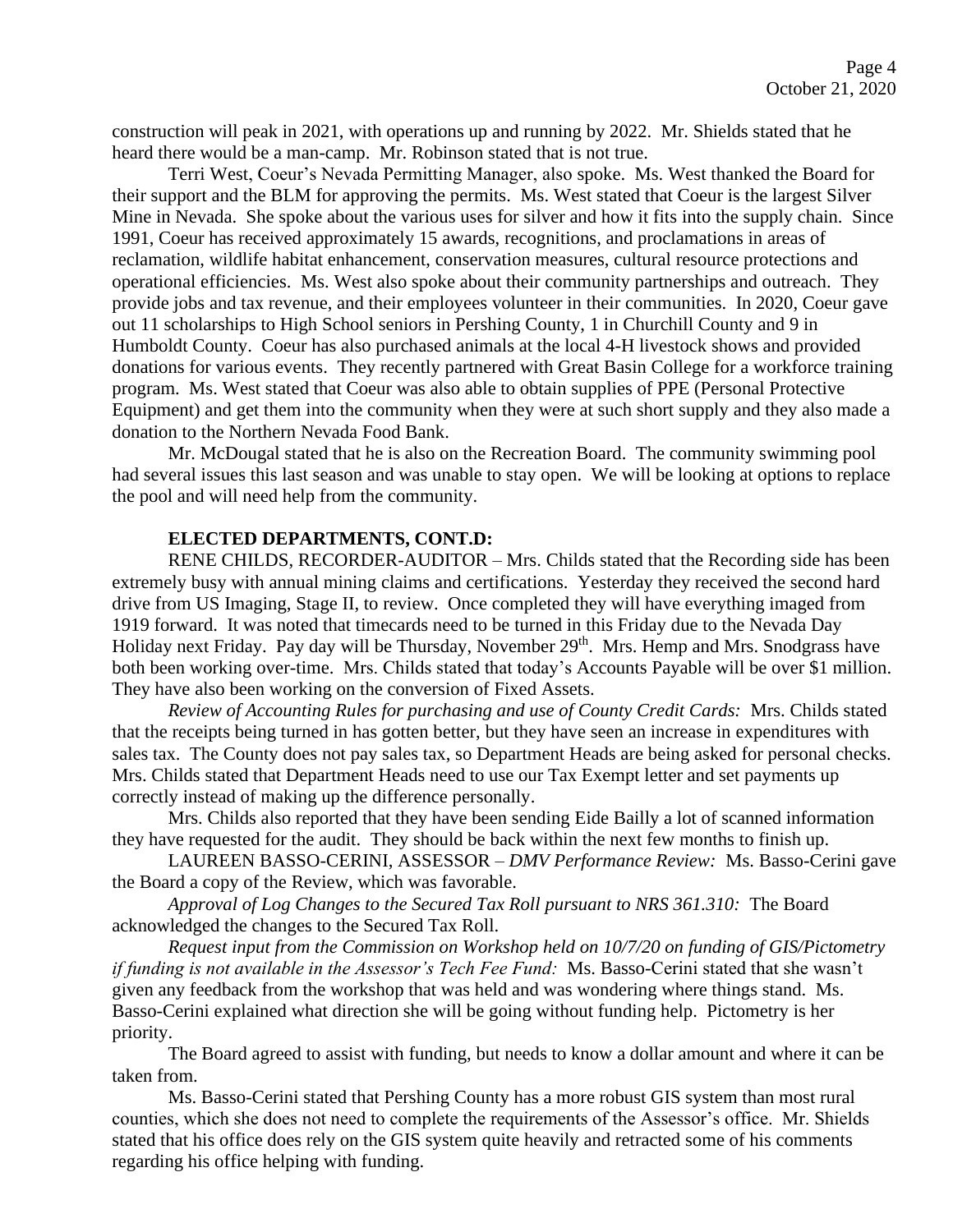Ms. Basso-Cerini also gave the Board a letter, which informed them that the current Appraiser has given notice that she will be leaving October 30<sup>th</sup>. The 5-year appraisal cycle has not been completed. Storey County has offered to help on a contract basis to complete Personal Property, Real Roll, Ag Liens and an abatement issue.

Mr. Rackley made a motion to approve obtaining assistance from Storey County. Motion seconded by Mr. McDougal and passed. Mr. Shields explained that action was allowed due to emergency circumstances.

The meeting recessed at 10:41 a.m. for a Litigation meeting and reconvened at 11:12 a.m.

Mr. Rackley gave an update from Sean Burke. The Grass Valley Fire Department is still waiting for the repairs to be completed on their water tender. The Burn Ban is still in effect. The Advisory Board's next meeting is Monday, October 26<sup>th</sup> and someone from Domestic Violence Intervention will be speaking.

BRYCE SHEILDS, DISTRICT ATTORNEY – Mr. Shields reported that they are doing training with the new Carpel software. They will also have an element in the new software that integrates with the Sheriff's office. The Sheriff's office has begun downloading reports and other information into the new system.

*Approval of Attorney Fee Agreement with Marquis Aurbach Coffing regarding the Rural Counties' lawsuit on Mineral Rights Litigation:* Mr. McDougal made a motion to approve the Attorney Fee Agreement with Marquis Aurbach Coffing regarding the Rural Counties' lawsuit on Mineral Rights Litigation as presented. Motion seconded by Mr. Rackley and passed.

It was noted that this lawsuit will include Pershing, Lander, White Pine, and Elko counties.

JERRY ALLEN, SHERIFF – Sheriff Allen also spoke about the integration with Carpel. Things seem to be going well. He contacted the body camera vendor yesterday to see if they can push those videos electronically. The 911 system is now fully functional. They took it to two different off-site locations, and it worked great. The new dispatcher is in her fourth week of training. There is one new deputy working in the jail and another starting November 16<sup>th</sup>. They are doing some background checks on a few other candidates. Sheriff Allen also reported that they are finally starting to get notifications from NDOT (Nevada Department of Transportation) when wide-loads, etc. are coming through the county.

*Approval to advertise/hire Administrative Clerk I/II position:* Sheriff Allen stated that Sherry Woodard will be leaving the beginning of December.

Mr. McDougal made a motion to approve the advertising and hiring to fill the soon to be vacant Administrative Clerk I/II position. Motion seconded by Mr. Rackley and passed.

*Approval of Interlocal Agreement for Forensic Pathology Services with the Washoe County Medical Examiner's Office:* Mr. Rackley made a motion to approve the Interlocal Agreement for Forensic Pathology Services with the Washoe County Medical Examiner's office. Motion seconded by Mr. McDougal and passed.

**UPDATE ON PROGRESS OF SITE LOCATION, DESIGN, FUNDING, AMENITIES, AND CONSTRUCTION OF FUTURE LAW ENFORCEMENT CENTER:** Mr. Shields stated that the last he had heard was that the property owner was putting money in escrow. He will follow up.

Sheriff Allen also spoke about a piece of property by the Lovelock Meadows Water District shop that someone may be willing to donate.

**PROCLAMATIONS AND AWARDS:** There were no Proclamation or Awards.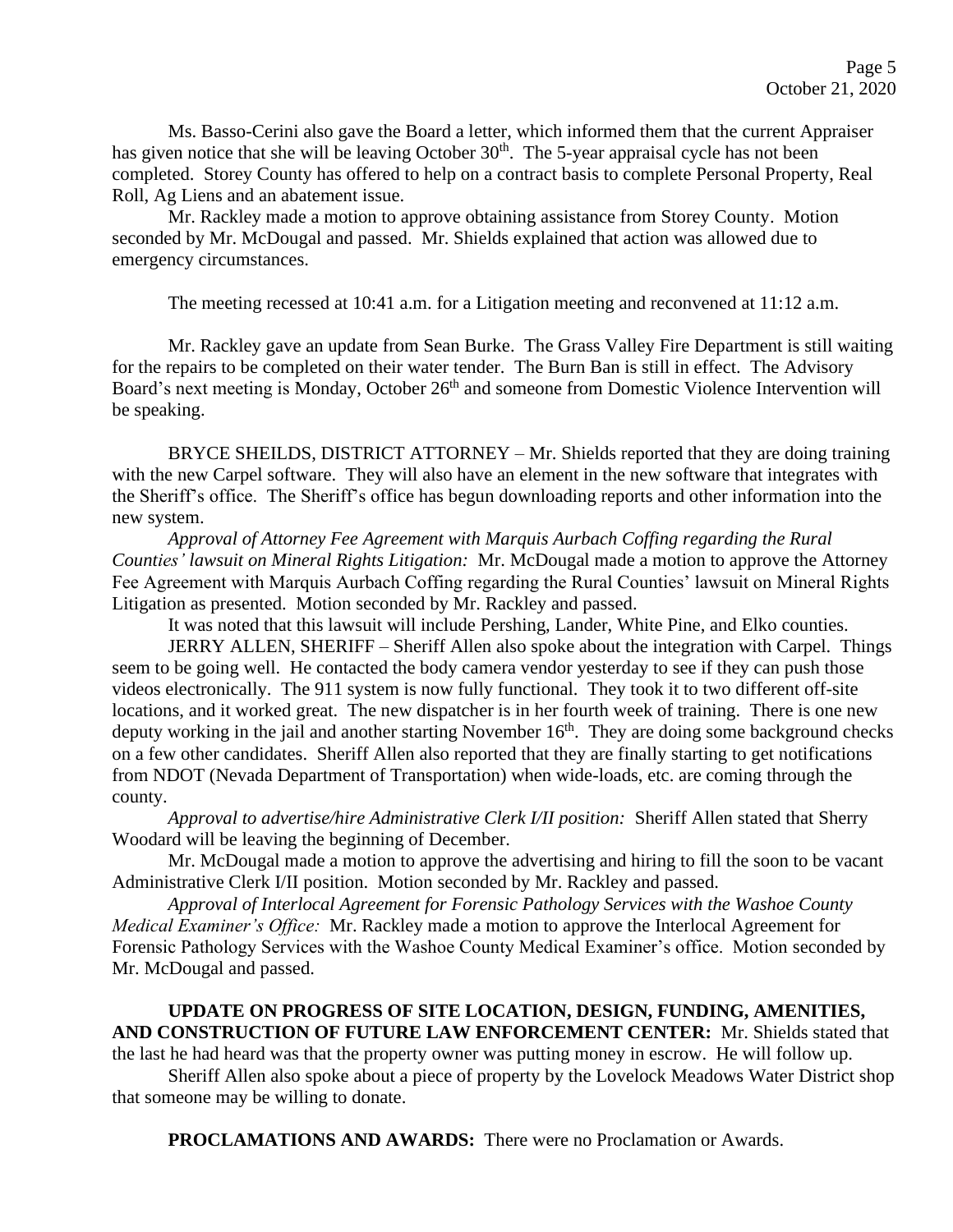## **FIRST READING OF PROPOSED ORDINANCE REVISING THE REQUIREMENTS AND AGE LIMIT OF MANUFACTURED HOMES BEING PLACED IN PERSHING COUNTY, CHAPTER 308, SECTION 17.308.05, IN THE PERSHING COUNTY DEVELOPMENT CODE:**  Bill #344 was introduced by Mr. McDougal and read by title as follows:

AN ORDINANCE AMENDING CHAPTER 17.308.05 OF TITLE 17 OF THE PERSHING COUNTY DEVELOPMENT CODE BY CHANGING PROVISIONS RELATING TO THE PERMITTED AGES OF MANUFACTURED HOMES; AND OTHER MATTERS PROPERLY RELATING THERETO.

Mr. Evans had some concerns regarding determining whether the manufactured home is structurally sound. It was noted that the criteria have to be met prior to it being moved.

# **FIRST READING ON A PROPOSED ORDINANCE PLACING RESTRICTIONS ON BILLBOARDS AND OTHER OUTDOOR ADVERTISING IN PERSHING COUNTY:** Mr. Shields explained that you can't just regulate billboards, you have to regulate all signs. He suggested a workshop to discuss more in depth prior to passage. Bill #345 introduced by Mr. McDougal and read by title as follows:

AN ORDINANCE ADDING CHAPTER 17.800 OF TITLE 1 OF THE PERSHING COUNTY DEVELOPMENT CODE REGULATING THE TIME, PLACE AND MANNER OF SIGNAGE AND PROHIBITING THE ADDITIONAL CONSTRUCTION OF BILLBOARDS WITHIN PERSHING COUNTY; AND OTHER MATTERS PROPERLY RELATING THERETO.

**DERBY FIELD:** Mr. Rackley spoke about the helicopter fuel. The current vendor is being bought out by another vendor, but we haven't seen anything in writing. The fence project hasn't started yet. The contractor is still finishing up another project. Mr. Rackley spoke with Armstrong and the FAA (Federal Aviation Administration) regarding the next grant cycle. The FAA is giving some push back on part of that project, so we haven't even started planning for it yet.

**REPORT FROM LEGAL COUNSEL:** Mr. Shields did not have anything to report.

**REPORT FROM ADMINISTRATIVE ASSISTANT/HR REP:** Mrs. Wesner did not have anything to report.

**ITEMS FOR FUTURE AGENDAS:** Mrs. Donaldson stated that a Special Meeting is needed for November  $16<sup>th</sup>$ , 2020 to Canvass the Election results. The meeting will be set for 9:00 a.m. Mr. Rackley would also like the Senior Center Director position to be on the next agenda.

**CORRESPONDENCE:** A letter was received from the BLM (Bureau of Land Management) regarding next year's Burning Man event.

## **MATTERS OF THE BOARD FOR DISCUSSION, BOARD MEMBER REPORTS,**

**BOARD LIAISON REPORTS:** It was noted that Mr. McDougal will be out of town the next couple weeks, but will participate in the next meeting by Zoom. Water meeting in person...

Mr. Rackley reported that the TV Board hasn't had meeting, but maintenance has been done. Regarding the Senior Center, Mr. Rackley has been spending a lot of time there and is caught up on the reporting. He will have more information on re-opening for the next meeting. The job posting closes next Monday for the Director position, but they haven't received any applications.

Mrs. Shank did not have anything to report.